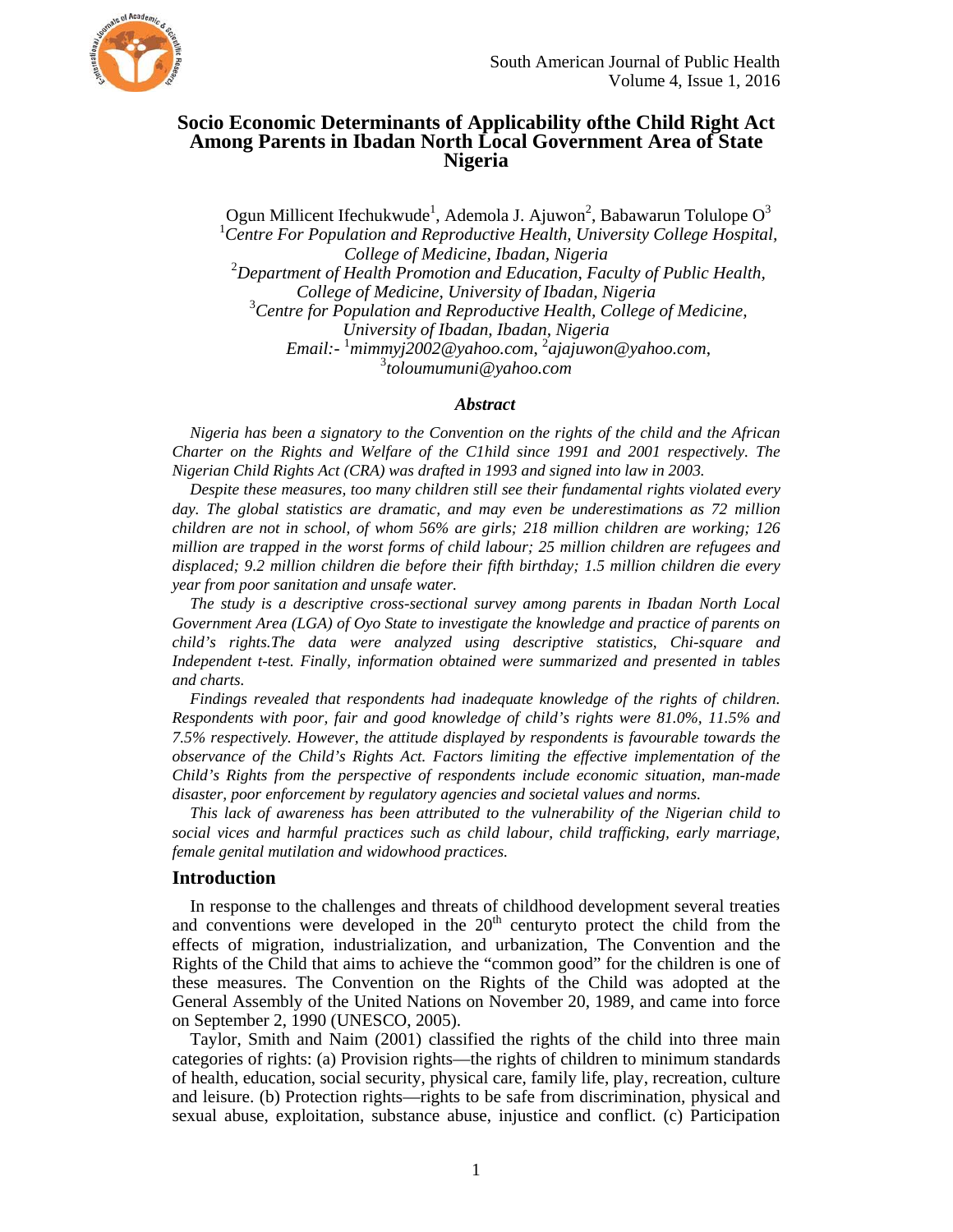rights—civil and political rights such as a child's right to a name and identity, to be consulted and to be taken into account, to physical integrity, to access to information, to freedom of speech and opinion, and to challenge decisions made on their behalf.

Nigeria has been a signatory to the Convention on the rights of the child and the African Charter on the Rights and Welfare of the C1hild since 1991 and 2001 respectively. The Nigerian Child Rights Act (CRA) was drafted in 1993 and signed into law in 2003.

Despite these measures, too many children still see their fundamental rights violated every day. The global statistics are dramatic, and may even be underestimations as 72 million children are not in school, of whom 56% are girls; 218 million children are working; 126 million are trapped in the worst forms of child labour; 25 million children are refugees and displaced; 9.2 million children die before their fifth birthday; 1.5 million children die every year from poor sanitation and unsafe water; 2.1 million children under 15 live with HIV; 15 million children under 18 are orphaned of one or both parents due to AIDS (Montaldo, 2008).

In Nigeria, it is estimated that one million children under the age five years die every year, six million are under-nourished, 3.2 million are out of school, the nation loses between 52,900 and 59,000 children to pregnancies and child birth related complications annually and an unfriendly Juvenile Justice system with about 60% in police cells for simple cases of truancy, without legal representation (Shittu, 2010). Child labour and child abuses are still rampant in the country with the presence of street children and beggars (Ezelilo, 2001). This is an unjust and unacceptable situation for millions of children worldwide.

When considered in general, there are two sides with respect to children's rights: the children themselves and more importantly their parents (and guardians). Beasley and Adams (2004) confirmed that parents have rights and interests over their children and also determine their radius of action in terms of their social life. Therefore, both the child and the parents need to know the rights and responsibilities respectively, as set out in the Convention on the Rights of the Child and other complementary laws in order for children to exercise these rights. This understanding has prompted the interest of researchers in the field of Child Rights and Child Right Laws. While most of the available published studies focused on children themselves (Peens and Louw, 2000; Akengin, 2008; Cherney et al., 2008; Mulheron, 2008), few addressed the knowledge of adults about Child Rights (Hillman, 2006). Worse still, the literature is sparse on studies focusing on the parents, especially in Nigeria. Therefore, this study was conducted to document the socio economic determinants of parents practice to Childs' Rights Act in Ibadan North Local Government of Oyo State, Nigeria.

#### **Methodology**

The study was a descriptive cross-sectional survey among parents in Ibadan North Local Government Area (LGA) of Oyo State.The data collection was done by trained research assistants. Quantitative and qualitative data collection instruments were used for the study following a pre test in some selected communities within the LGA.

Qualitative information from FGD interviews were transcribed verbatim from the tape recordings, translated into English and manually analyzed using the analysis approach that involved grouping together similar themes in each transcript and identifying emerging trends and differences found across the transcripts. Qualitative data were presented alongside quantitative interpretations using descriptive and, where possible, verbatim quotes.

Quantitative data were entered into the computer using the Statistical Package for Social Sciences (SPSS) version 15.0. The data were analyzed using descriptive statistics, Chi-square and Independent t-test. Finally, information obtained were summarized and presented in tables and charts.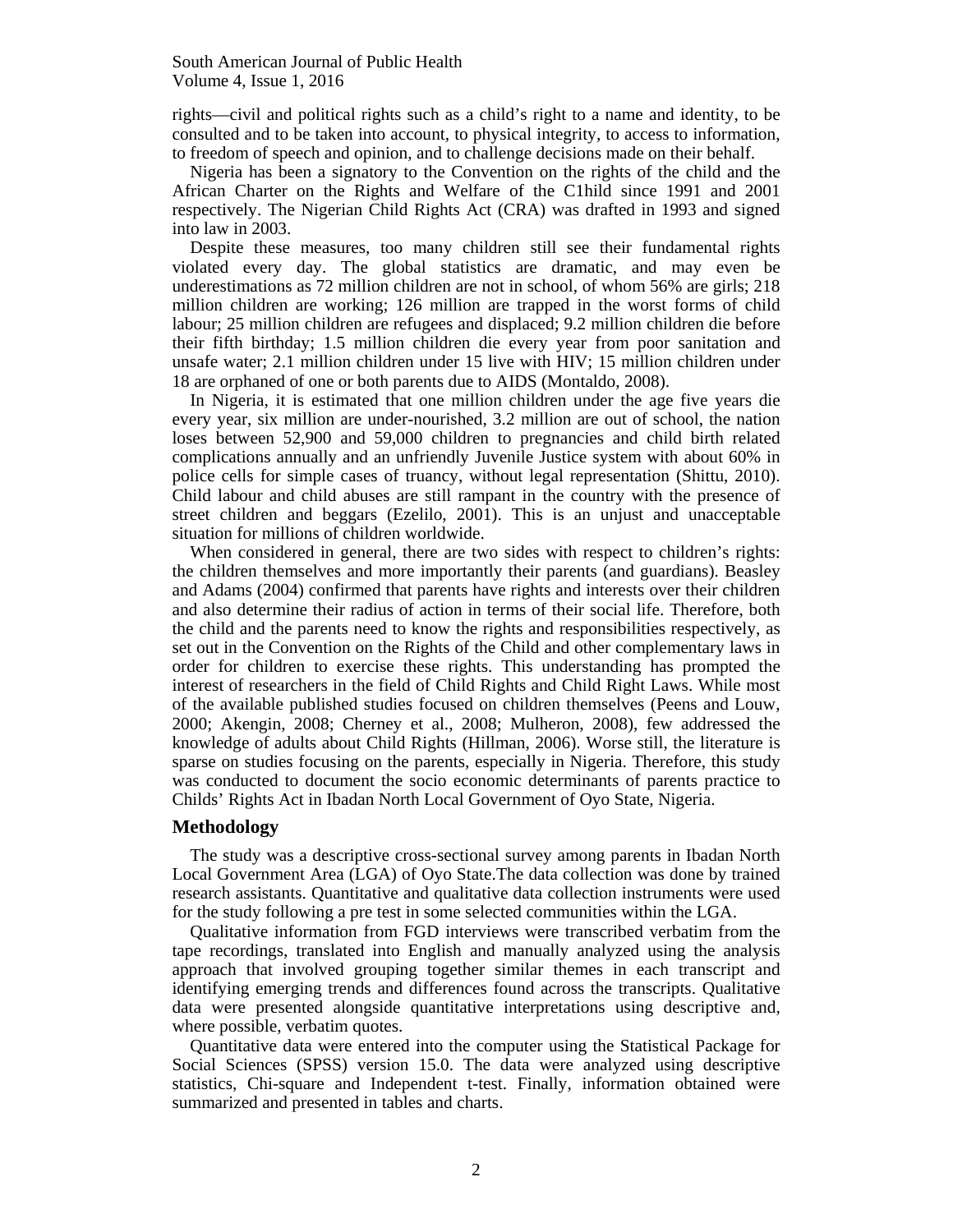### **Sampling technique**

A five-stage sampling selection strategy was employed to select respondents for the study. The LGA was stratified into its developmental regions (i.e inner-core, transitional and peripheral) and then into its constituent wards.

**Developmental areas and their constituent wards in Ibadan North LGA** 

| <b>Developmental areas</b> | <b>Constituent wards</b> |
|----------------------------|--------------------------|
| Inner-core                 | 1,2,3,4                  |
| Transitional               | 6,7,8,12                 |
| Peripheral                 | 5.9.10.11                |

Balloting was done to select two (2) wards from each developmental area making a total of 6 wards that were selected from the LGA.

Based on the expected sample size of 432, seventy-two (72) respondents were selected in each of the six (6) randomly selected.

### **Instruments for data collections**

Both quantitative and qualitative data collection instruments were used for the study. The instruments were developed using information available from extensive review of literature and instruments used in previous studies on rights of the child ( Akengin, 2008; (Mulheron, 2008; Okoye, 2011). The initial proposal for this dissertation along with the instruments was subjected to a series of review by the researcher's supervisor.

### **Validity and Reliability**

**Validity:** A draft of both the FGD guide and questionnaire was constructed by consulting relevant literature. Corrections on the instruments were made before the proposal presentation at the Departmental level where other lecturers made their contributions to ensure the face and content validity of the instrument. The instruments which were originally drawn in English were translated into Yoruba to enable respondents who do not speak English understand the questions.

**Reliability:** A number of steps were taken to ensure the reliability of the instruments used for this study.

First, four experienced research assistants were recruited for the survey. A training programme was conducted for the Research Assistants to ensure that they had adequate understanding of the instruments prior to commencement of data collection. The training focused on the objectives and importance of the study, sampling process, how to secure participants' informed consent, basic interviewing skills and how to review questionnaires to ensure completeness.

# **Results**

# **Quantitative**

The mean age of respondents was  $44.7\pm11.6$  years. Most (37.7%) were in the 40-49 years age category. Two hundred and thirty-three (53.9%) were females. Majoritywere married(87.2%) and belonged to the Yoruba ethnic group (85.2%). More than half were Moslems (56.3%) while 41.9% had secondary education. (Table 1) **Table 1.** Socio-demographic characteristics of the respondents

|                 | <b>Table 1.</b> Socio-demographic characteristics of the respondents |               |  |  |
|-----------------|----------------------------------------------------------------------|---------------|--|--|
| <b>Variable</b> | <b>Frequency</b><br>$(N=432)$                                        | $\frac{0}{0}$ |  |  |
| Age (years)     |                                                                      |               |  |  |
| Less than 30    | 36                                                                   | 8.4           |  |  |
| 30-39           | 91                                                                   | 21 1          |  |  |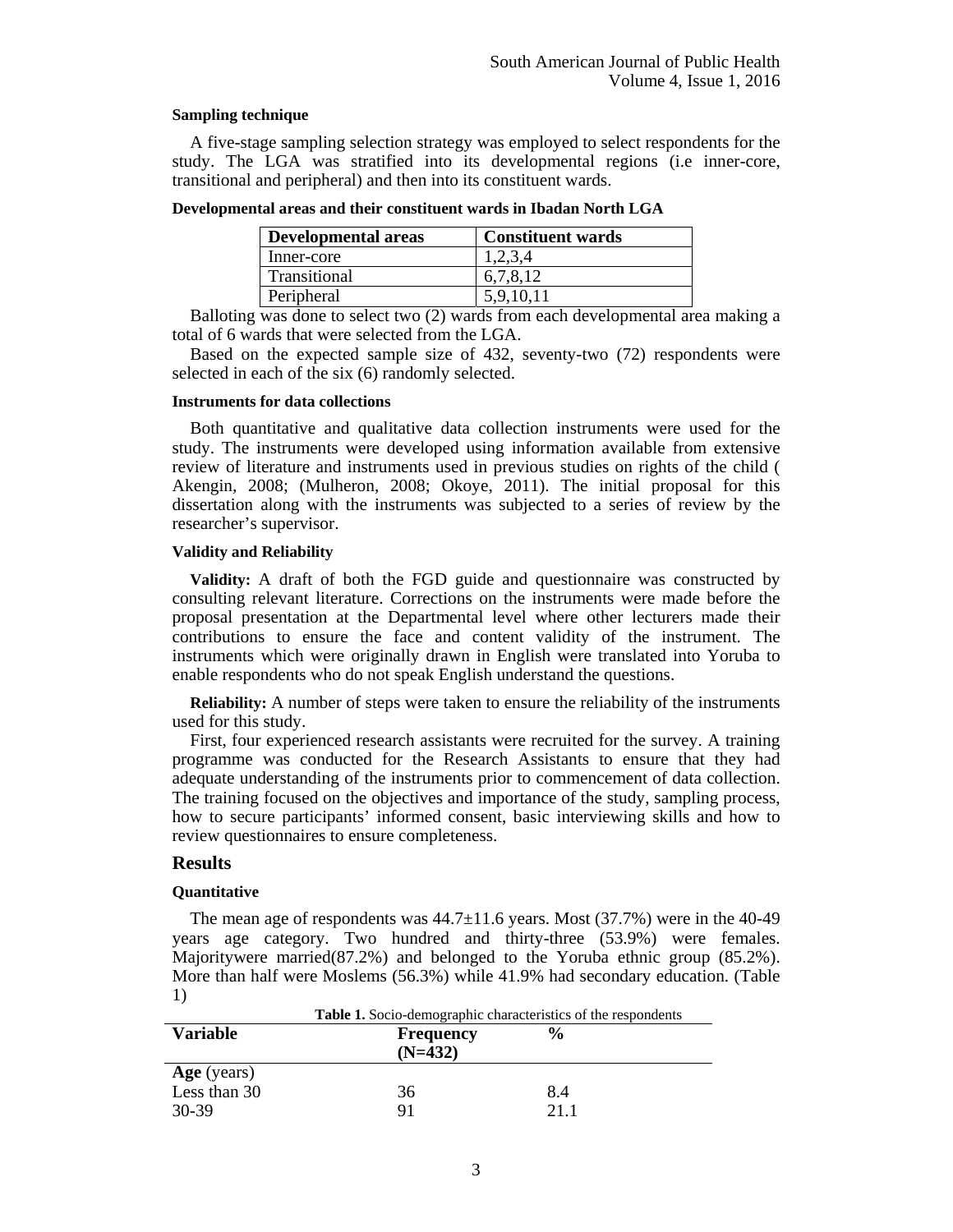| South American Journal of Public Health |                |      |  |  |
|-----------------------------------------|----------------|------|--|--|
| Volume 4, Issue 1, 2016                 |                |      |  |  |
|                                         |                |      |  |  |
| 40-49                                   | 163            | 37.7 |  |  |
| 50-59                                   | 93             | 21.5 |  |  |
| 60 and above                            | 49             | 11.3 |  |  |
| Mean: $44.72 \pm 11.567$                |                |      |  |  |
| <b>Sex</b>                              |                |      |  |  |
| Male                                    | 199            | 46.1 |  |  |
| Female                                  | 233            | 53.9 |  |  |
| <b>Martial Status</b>                   |                |      |  |  |
| Married                                 | 377            | 87.2 |  |  |
| Divorced                                | $\overline{4}$ | 0.9  |  |  |
| Separated                               | 24             | 5.6  |  |  |
| Widowed                                 | 27             | 6.3  |  |  |
| <b>Religion</b>                         |                |      |  |  |
| Christianity                            | 184            | 42.6 |  |  |
| Muslim                                  | 243            | 56.3 |  |  |
| Traditional                             | 5              | 1.1  |  |  |
| <b>Educational status</b>               |                |      |  |  |
| No formal education                     | 55             | 12.7 |  |  |
| Primary                                 | 106            | 24.6 |  |  |
| Secondary                               | 181            | 41.9 |  |  |
| Tertiary                                | 90             | 20.8 |  |  |
| <b>Ethnicity</b>                        |                |      |  |  |
| Yoruba                                  | 368            | 85.2 |  |  |
| Ibo                                     | 49             | 11.3 |  |  |
| Hausa                                   | 15             | 3.5  |  |  |

Most respondents were multi-parrous as the number of children reported ranged between 1 and 12 with a mean of 3.99±1.7. Most (80.2%) had three children and above. However, when asked for the number of children who were 18years old and below, most respondents (67.8%) reported having between 1 and 2 children. More than half were traders  $(58.6%)$  whose monthly income was less than  $\mathbb{H}20,000$ (46.1%). (Table 2).

| <b>Table 2.</b> Socio-economic characteristics of respondents |                  |      |  |
|---------------------------------------------------------------|------------------|------|--|
| <b>Variable</b>                                               | Number $(N=432)$ | $\%$ |  |
| <b>Parity</b>                                                 |                  |      |  |
| $1 - 2$                                                       | 83               | 19.2 |  |
| $3 - 4$                                                       | 213              | 49.3 |  |
| $5 - 6$                                                       | 105              | 24.3 |  |
| 7 and above                                                   | 31               | 7.2  |  |
| <b>Number of children less than 18years</b>                   |                  |      |  |
| Between 1 and 2                                               | 293              | 67.8 |  |
| Between 3 and 4                                               | 114              | 26.4 |  |
| 5 and above                                                   | 25               | 5.8  |  |
| Occupation                                                    |                  |      |  |
| Trading                                                       | 253              | 58.6 |  |
| Artisan                                                       | 76               | 17.6 |  |
| Civil servant                                                 | 40               | 9.3  |  |
| Driving                                                       | 30               | 6.9  |  |
| House-wife                                                    | 13               | 3.0  |  |
| Others <sup><math>a</math></sup>                              | 20               | 4.6  |  |
| <b>Monthly income</b>                                         |                  |      |  |
| Less than $\mathbb{N}10,000$                                  | 42               | 9.8  |  |
| $\mathbb{N}10,000 - \mathbb{N}19,990$                         | 200              | 46.3 |  |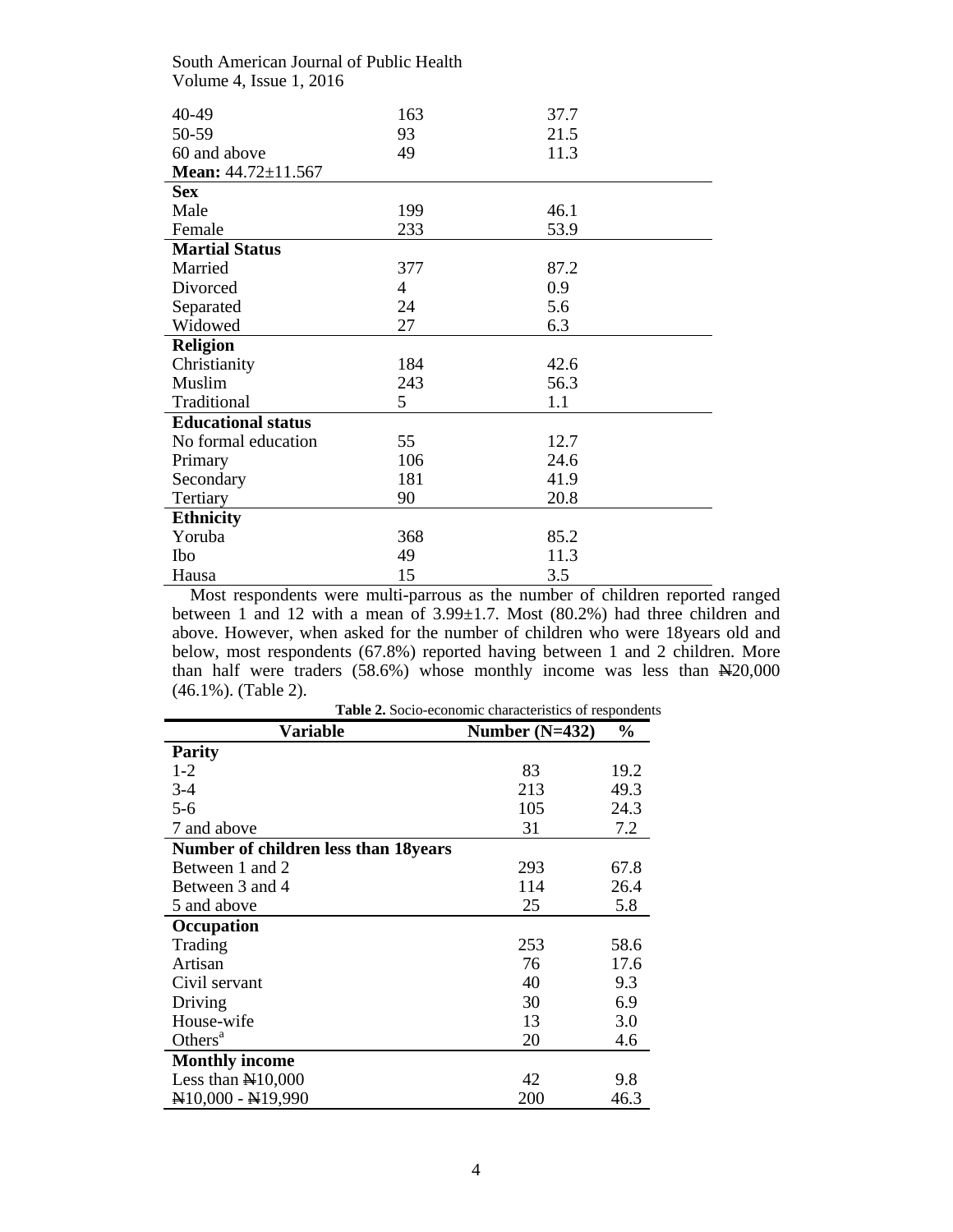| $N20,000 - N29,990$                  | 63  | 14.6 |
|--------------------------------------|-----|------|
| $\text{N}30,000 - \text{N}39,990$    | 32  | 7.4  |
| $N40,000 - N49,990$                  | 44  | 10.2 |
| $\cancel{\text{N}}$ 50,000 and above | 51  | 11.7 |
| Area of residence                    |     |      |
| Inner-core                           | 189 | 43.8 |
| Transitional                         | 128 | 29.6 |
| Peripheral                           | 115 | 26.6 |

# **a: Security, cleric, retiree**

One-fifth (18.3%) of the respondents said they were aware of the child's rights law in Nigeria. The year of awareness reported by respondents span three decades between 1960 and 2010. The years mostly reported by respondents ranged between 1960 and 2000 (61.8%). Forty-seven percent out of the 76 respondents who reported awareness of the child's rights law in Nigeria had seen a copy. Of these, 94.4% and 5.4% had read the copy of the child's rights act wholly and partially respectively (Table 3).

| Table 3. Respondents' Knowledge on Child's Rights Laws in Nigeria |                |               |  |
|-------------------------------------------------------------------|----------------|---------------|--|
| Knowledge                                                         | <b>Number</b>  | $\frac{0}{0}$ |  |
|                                                                   | $(N=432)$      |               |  |
| <b>Awareness</b>                                                  |                |               |  |
| Yes                                                               | 79             | 18.3          |  |
| N <sub>0</sub>                                                    | 353            | 81.7          |  |
| <b>Year of awareness</b>                                          |                |               |  |
| 1960-1969                                                         | 7              | 8.7           |  |
| 1970-1979                                                         | 18             | 22.8          |  |
| 1980-1989                                                         | 17             | 21.5          |  |
| 1990-1999                                                         | 19             | 24.1          |  |
| 2000-2010                                                         | 18             | 22.8          |  |
| Aware of year law was established                                 |                |               |  |
| Yes                                                               | 56             | 12.7          |  |
| N <sub>o</sub>                                                    | 379            | 87.3          |  |
| <b>Year mentioned</b>                                             |                |               |  |
| Correct                                                           | 5              | 9.1           |  |
| Incorrect                                                         | 51             | 90.9          |  |
| Ever seen a copy of law on child's rights                         |                |               |  |
| Yes                                                               | 36             | 47.4          |  |
| No                                                                | 40             | 52.6          |  |
| Ever read a copy of law on child's rights $(n=36)$                |                |               |  |
| Yes, wholly                                                       | $\overline{2}$ | 5.6           |  |
| Yes, partly                                                       | 34             | 94.4          |  |

Results reveal that respondents scored high in the application of eight statements that are related to the rights of the child assessed by this study as: 83.1% reported that their children have a say in most matters; 91.4% apply pressure on their children to succeed; 89.8% restrict their children on what they are allowed to do; 92.4% place limitations on the decisions their children are allowed to make about their lives; 94.9% allow their children to choose the carrier they want to pursue; 96.3% put the best interest of their children into account at all stages whenever decisions are taken which have impact on the child; 90.3.% involve children in the decision-making process and; 90.3% allow their children to go to school.(Table 4).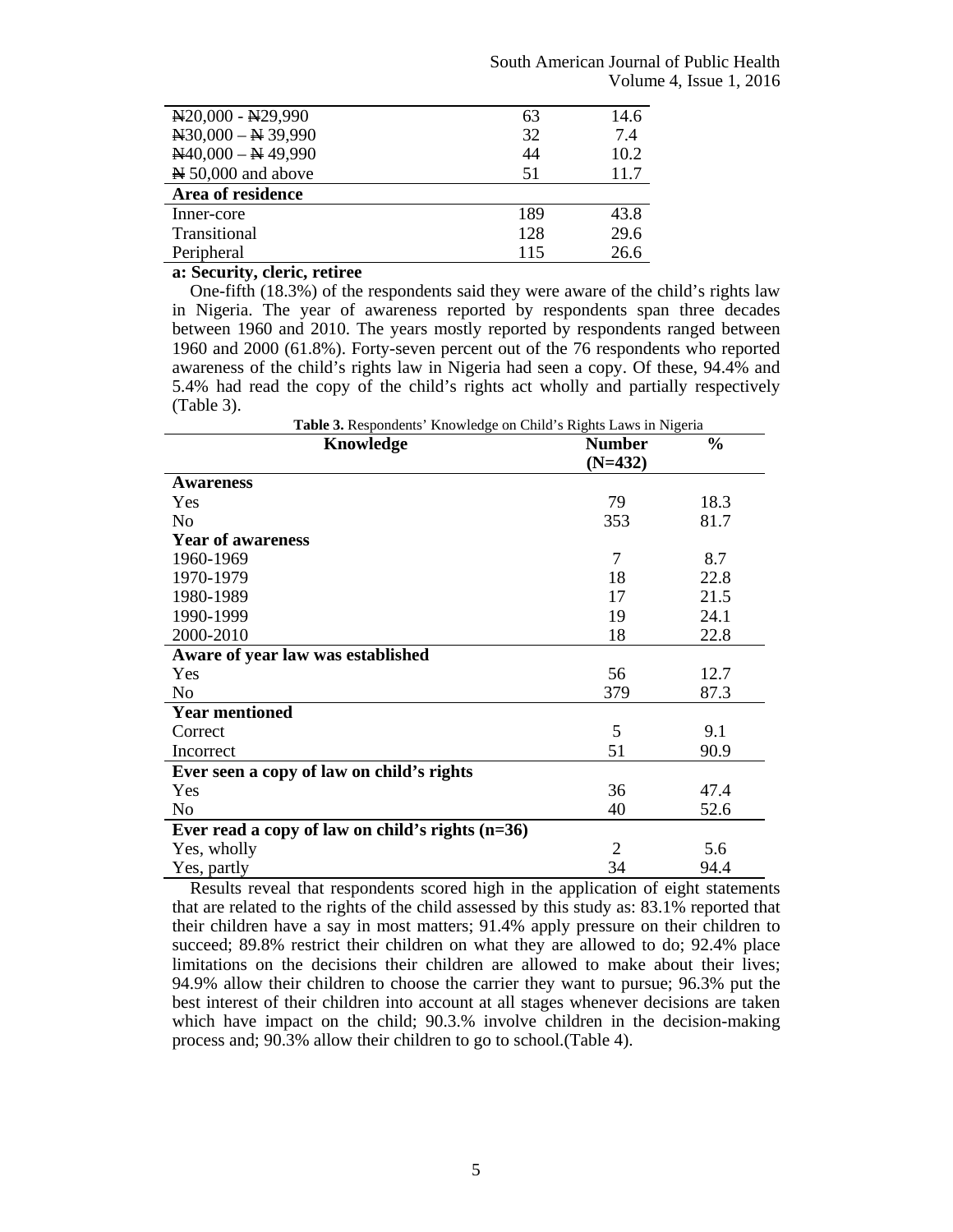|                           | Law                               |                                     |         |
|---------------------------|-----------------------------------|-------------------------------------|---------|
| <b>Variable</b>           | <b>Mean</b><br>Knowledge<br>score | <b>Standard</b><br><b>Deviation</b> | p-value |
| Age                       |                                   |                                     |         |
| Less than 40 years        | 1.2                               | 3.0                                 | 0.113   |
| 40 years and above        | 1.5                               | 3.1                                 |         |
| <b>Sex</b>                |                                   |                                     |         |
| Male                      | 1.8                               | 3.4                                 | 0.000   |
| Female                    | 0.9                               | 2.7                                 |         |
| <b>Level of Education</b> |                                   |                                     |         |
| Primary or none           | 0.3                               | 1.4                                 | 0.000   |
| Secondary and above       | 2.0                               | 3.6                                 |         |
| <b>Parity</b>             |                                   |                                     |         |
| Between 1 and 2           | 1.5                               | 3.1                                 | 0.653   |
| More than 2               | 1.3                               | 3.1                                 |         |
| <b>Level of Income</b>    |                                   |                                     |         |
| Less than N20,000         | 0.7                               | 2.1                                 | 0.000   |
| N20,000 and above         | 1.5                               | 3.2                                 |         |
| <b>Area of Residence</b>  |                                   |                                     |         |
| Inner-core                | 0.9                               | 2.5                                 | 0.002   |
| Transitional              | 1.3                               | 3.1                                 |         |
| Peripheral                | 2.1                               | 3.5                                 |         |
| <b>Overall mean score</b> | $1.33 \pm 3.0$                    |                                     |         |

**Table 4.** Associations between demographic variables and mean knowledge score on Child's Rights

Table 4.5 shows respondents' knowledge score on the Child's Rights Law in Nigeria based on a 12point scale. According to the table, majority (84.7%) of the respondents had poor knowledge, 10.2% fair and 5.1% good knowledge scores. The overall mean knowledge score on child's rights law in Nigeria was 1.33±3.0. However, the mean knowledge score was significantly different by sex  $(p=0.000)$ , educational status  $(p=0.000)$ , level of income  $(p=0.000)$  and area of residence (p=0.002) (table 4.5).

**Table 5.** Application of the Rights of the Child among respondents

| <b>Practices</b>                                                                                                                          | <b>Ever Applied</b> | <b>Never</b>              | <b>Total</b> |
|-------------------------------------------------------------------------------------------------------------------------------------------|---------------------|---------------------------|--------------|
|                                                                                                                                           | N(%                 | <b>Applied</b><br>$N(\%)$ | N(%)         |
| My children do not have a say in most<br>matters                                                                                          | 73(16.9)            | 359(83.1)                 | 432(100.0)   |
| I always apply pressure on my children to<br>succeed.                                                                                     | 395(91.4)           | 37(8.6)                   | 432(100)     |
| I place restrictions on what my children<br>are allowed to do.                                                                            | 388(89.8)           | 44(10.2)                  | 432(100)     |
| There is limitation on the decisions my<br>children are allowed to make.                                                                  | 400(92.6)           | 32(7.4)                   | 432(100)     |
| I allow my children to choose the carriers<br>they want to pursue.                                                                        | 410(94.9)           | 22(5.1)                   | 432(100)     |
| I take the best interest of my children into<br>account at all stages whenever decisions<br>are being taken which have impact on<br>them. | 416(96.3)           | 16(3.7)                   | 432(100)     |
| I involve my children in the decision-<br>making process according to their age                                                           | 390(90.3)           | 42(9.7)                   | 432(100)     |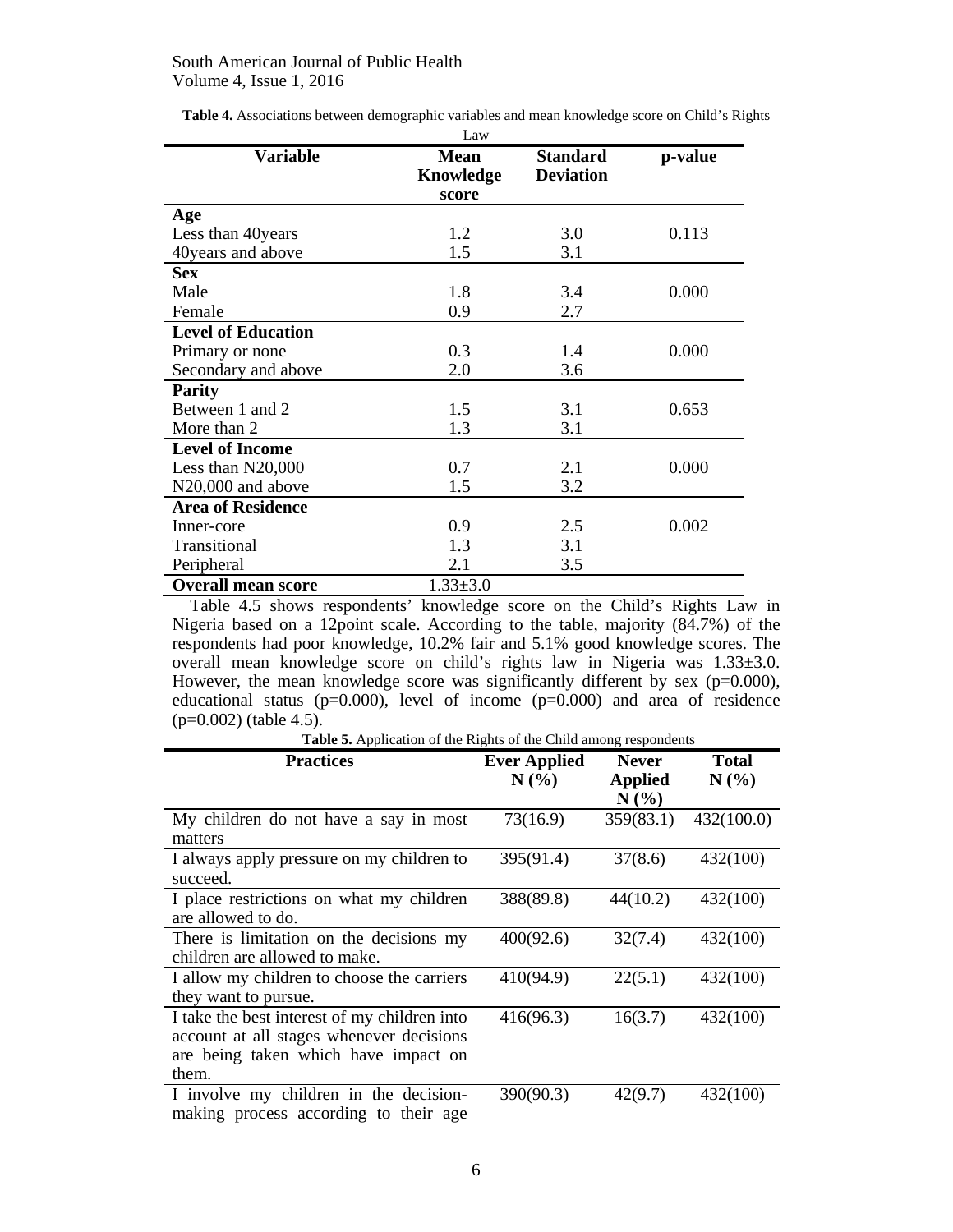| and maturity.                   |         |                        |  |
|---------------------------------|---------|------------------------|--|
| My children don't go to school. | 42(9.7) | $390(90.3)$ $432(100)$ |  |

The overall application score of the rights of the child among respondents is shown in table 4.4. According to the table, majority (92.4%) of the respondents had good score on the application of the rights of the child assessed by this study. The mean application score was  $6.5\pm0.92$  which was found to be significantly associated educational status  $(p<0.05)$ .

| Table 6. Overall Application score |               |               |  |
|------------------------------------|---------------|---------------|--|
| <b>Score</b>                       | <b>Number</b> | $\frac{6}{9}$ |  |
| Good                               | 399           | 92.4          |  |
| Fair                               | 10            | 2.3           |  |
| Poor                               | n             | 1.4           |  |
| <b>Total</b>                       | 432           | 100.0         |  |

**Table 6.** Association between demographic characteristics of respondents and Mean Application score of the child's rights

| OF the child Strights                        |                   |                           |         |  |
|----------------------------------------------|-------------------|---------------------------|---------|--|
| <b>Variable</b>                              | <b>Mean score</b> | <b>Standard Deviation</b> | p-value |  |
| <b>Sex</b>                                   |                   |                           |         |  |
| Male                                         | 6.4               | 1.0                       | 0.69    |  |
| Female                                       | 6.6               | 1.0                       |         |  |
| <b>Level of education</b>                    |                   |                           |         |  |
| Primary or no education                      | 6.6               | 1.0                       | 0.004   |  |
| Secondary and above                          | 6.4               | 1.0                       |         |  |
| <b>Parity</b>                                |                   |                           |         |  |
| 1-2 children                                 | 6.4               | 1.2                       | 0.015   |  |
| More than 3 children                         | 6.5               | 0.9                       |         |  |
| <b>Region of residence</b>                   |                   |                           |         |  |
| Inner-core                                   | 6.5               | 0.9                       | 0.322   |  |
| Transitional                                 | 6.4               | 1.1                       |         |  |
| Peripheral                                   | 6.5               | 0.8                       |         |  |
| <b>Income level</b>                          |                   |                           |         |  |
| Less than $N20,000$                          | 6.5               | 0.9                       | 0.139   |  |
| $\textcolor{blue}{\text{N}}20,000$ and above | 6.6               | 0.7                       |         |  |
| Mean                                         | 6.5               | 0.9                       |         |  |

### **Qualitative**

# **Factors limiting effective implementation of the Child's Rights Law:**

It emerged from all the discussion groups (except the male peripheral group) that the government is the only factor limiting the effective implementation of the child's rights law in Nigeria. Few comments from discussants in all these groups include the following:

"*The government is selfish. All they know is about themselves. Nigeria is the second most corrupt country in the world.For example, we have reliable information that an honourable to the Federal House of Representatives has squandered the constituency allocation for developmental projects for this area*" – Male discussant in the transitional area.

*"The government doesn't pay salary regularly. So how will parents be consistent in granting children access to their rights"* – Male discussant in the inner-core area.

*"The government is responsible for the gap between the rich and the poor, which is reflected in the difference in the quality of education received between children in the private and public schools".* – Female discussant in the transitional area.

*"The harsh economic situation in the country which is caused by bad governance has forced parents to work almost throughout the day to meet demands at the homefront.As a result, most parents don't have time for proper upbringing of their*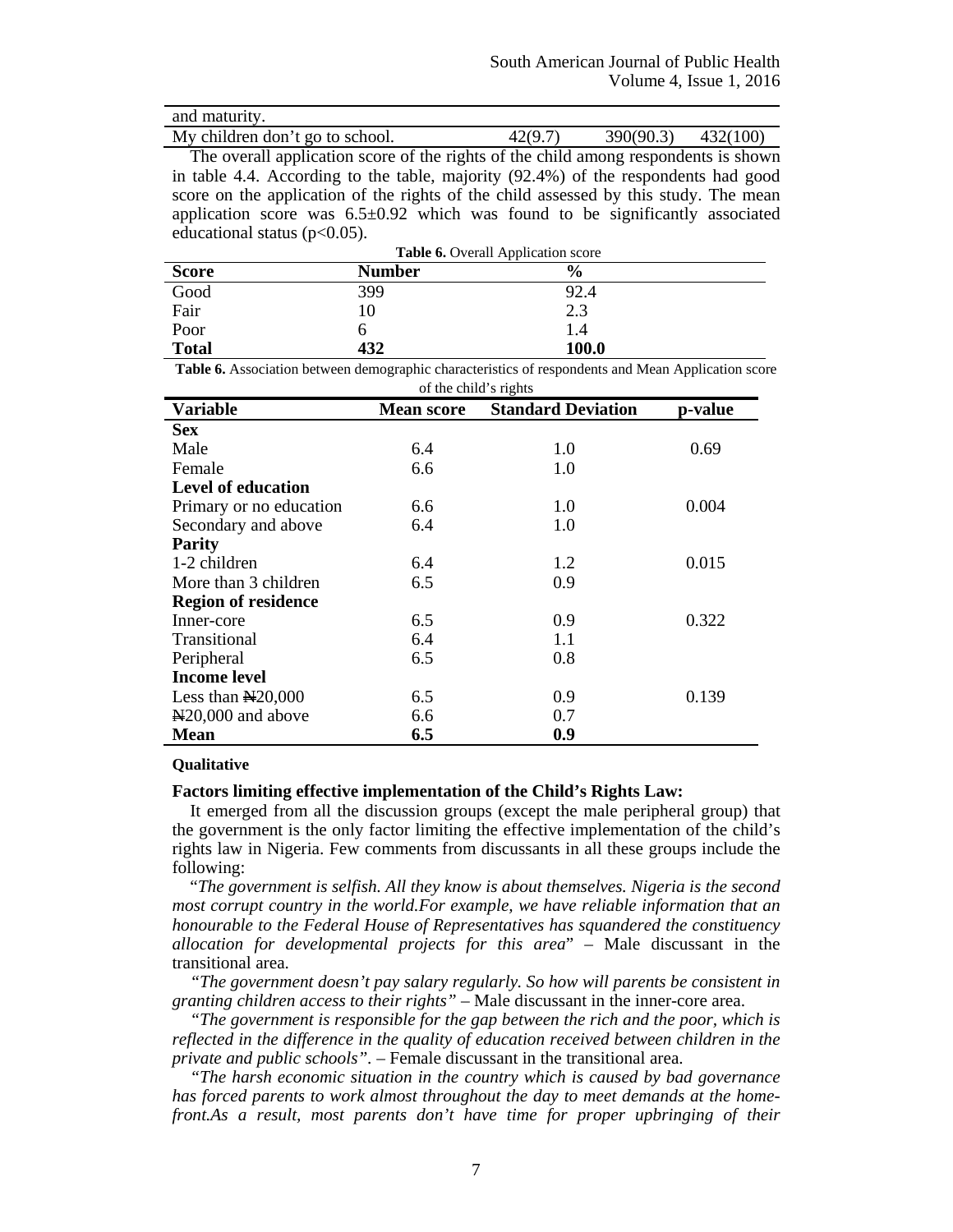*children. They only meet in the morning and the children might have slept before the parents return late in the night. This is dangerous and is a cause of exposure of children to various forms of abuses.* – Female discussant peripheral area.

"*The unemployment rate in the country is high. Both parents are not working in some situations which limit the ability to meet the needs of the family*" -Female discussant in the inner-core area.

Comments from most discussants in the male peripheral group who opined that the parent is the factor limiting the effective implementation of the rights of the child are summarized in the following quotes:

*"Eighty percent of the blame should be placed on parents. A father who gave birth to a child should be able to take care of his basic needs. The government is there to complement the efforts of the parents".* 

*"Government alone cannot do everything. Currently, the government is paying for the examination fees of the Senior Secondary School students, which is laudable".* 

*"The pressure of child care in most homes is placed on the mother alone and there is a limit to the ability of women when it comes to upbringing of the child".* 

Factors limiting effective implementation of the child's rights law in Nigeria from the perspective of survey respondents are shown in table 4.17. The factors mentioned in ranking order include economic situation (97.2%), man-made disaster (97.2%), government (92.5%), ethnic conflicts (83.6%), poor enforcement by regulatory agencies (78.2%), lack of knowledge (78.1%), lack of punishment for offenders (75.9%), societal values and norms (71.4%) and religious views of parents (57.2%).

**Table 7.** Factors limiting effective implementation of the Child's Rights Law among

| respondents                             |               |               |  |
|-----------------------------------------|---------------|---------------|--|
| <b>Factors</b>                          | <b>Number</b> | $\frac{6}{6}$ |  |
| Government                              | 394           | 92.5          |  |
| Economic situation                      | 415           | 97.2          |  |
| Societal values and norms               | 304           | 71.4          |  |
| Religious views of parents              | 241           | 57.2          |  |
| Poor enforcement by regulatory agencies | 334           | 78.2          |  |
| Lack of knowledge                       | 332           | 78.1          |  |
| Ethnic conflict                         | 356           | 83.6          |  |
| Man-made disaster                       | 414           | 97.2          |  |
| Lack of punishment for offenders        | 322           | 75.9          |  |

respondents

### **Discussion**

The level of awareness on the child's right displayed by respondents in this study has implications on the observance of its provisions among respondents. This opinion might be shared by other scholars who believed that one of the problems why it is difficult to implement the child's right act is because people are not aware of the act nor do they have knowledge of its basic provisions. For example, a Director General of the Legal Aid Council in Nigeria, Mrs. Joy Bob-Manuel explained that the Child's Rights Act has not received sufficient awareness and acceptance since its domestication because of a general but undue apathy as a result of lack of understanding and full appreciation (Bamigboye 2011). This lack of awareness has been attributed to the vulnerability of the Nigerian child to social vices and harmful practices such as child labour, child trafficking, early marriage, female genital mutilation and widowhood practices (Alemika et al., 2004).

Several factors contribute to the increasing reports of low level of awareness of the child's rights acts in Nigeria. First, the incompatibility of certain provisions of the child's right bill (such as early marriage) with religious and cultural traditions in some parts of the country stalled the first passage into law in 1993 (UNICEF 2002). Second,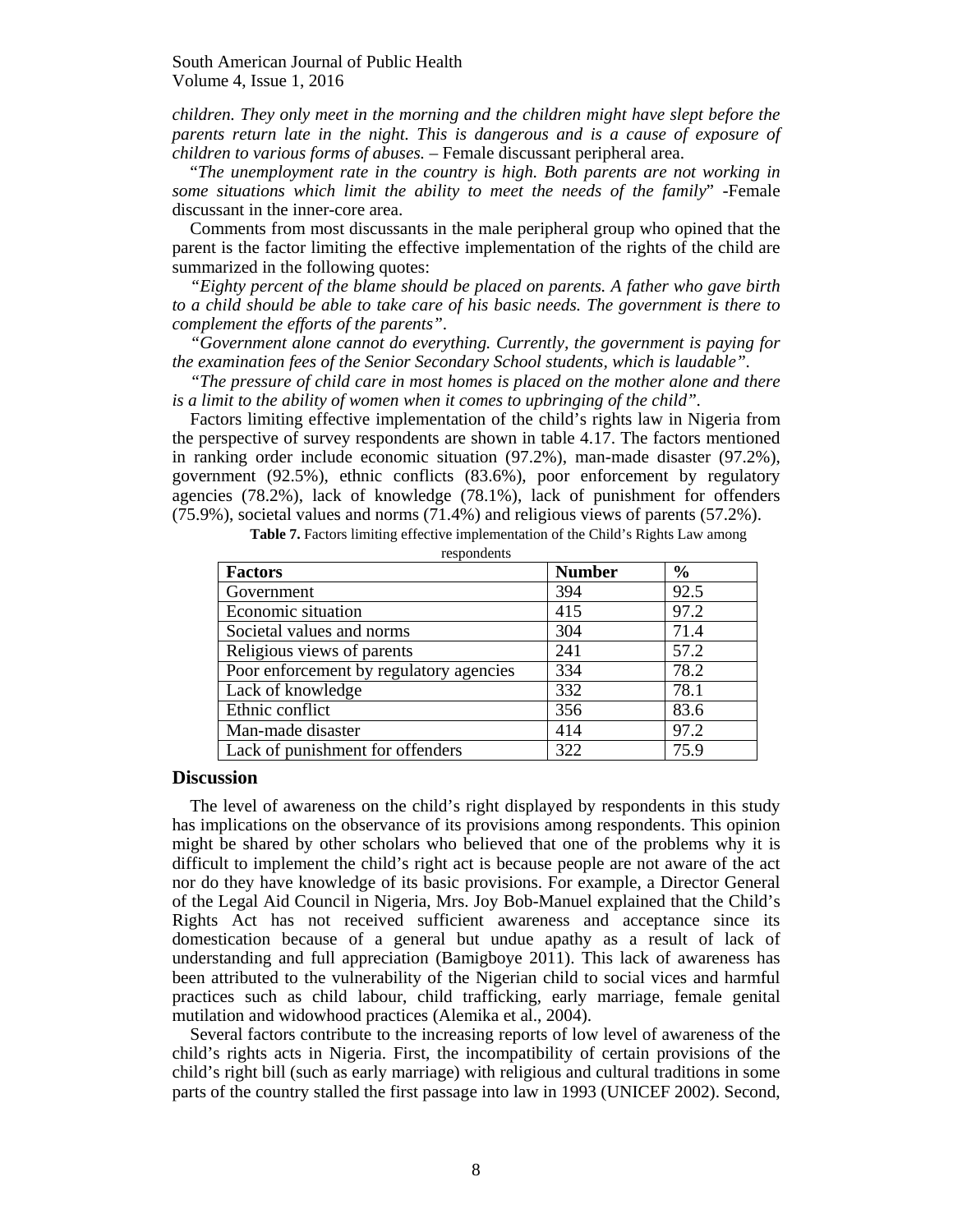the child's rights act was recently passed into law in 23 out of the 36 states of the federation as at 2007 (UNICEF, 2007)

There is a need for public awareness campaign to increase awareness of the child's rights, which would serve as the foundation on which understanding and empowerment are built. This is because greater public awareness can lead to: increase political will, implementation and monitoring, increased advocacy, positive proactive response to advocacy by adult members of the society, realization of children's rights and improved well being (Society for Children and Youth of British Columbia Canada, 2011).

The application of Child Rights act findings is encouraging and is an indication that respondents know their roles in the implementation of the rights of the child provided there is an enabling environment for them to do so.

While factors limiting effective implementation of the rights of the child from the perspective of the respondents reveal socio-economic and political factors that can be overcome by accountability, transparency and good governance. These factors have been indicted as responsible for preventing effective implementation of issues that will positively impact on the lives of people in Africa (World Bank 2005).

A Federal Ministry of Justice Report (2008) reported that poverty constitutes a serious problem to the health of women and children in Nigeria. Poverty explains the numerous cases of nutritional deficiencies leading to different kinds of diseases especially among pregnant women and children. This led to the introduction of the National Food and Nutrition Policy 2001 and the National Guidelines on Micronutrients Deficiencies and Control in Nigeria in 2005.

A major challenge to the implementation of the child's rights is the lack of knowledge about the existence of laws and their provisions. Health education and promotion strategies can be used to promote understanding of the rights of the child, prevent their violation, improve the extent of their promotion and encourage positive attitudinal change on rights of the child.

Problems relating to the understanding of the child's rights laws, conventions and treaties can be addressed through awareness raising and sensitization programme. To achieve this, the mass media can be used, namely television, radio, billboards and newspapers. In using the media, emphasis should be placed on what constitutes this body of rights, the relevant laws, conventions and treaties.

The promotion of the rights of the child and the prevention of their violations are issues which require extensive legal and policy reform.

#### **Conclusion**

This study described the socioeconomic factors affecting parents from promoting the rights of the child in Ibadan North Local Government Area of Oyo State. Findings revealed that respondents had inadequate knowledge of the rights of children. However, the attitude displayed by respondents is favourable towards the observance of the Child's Rights Act. Factors limiting the effective implementation of the Child's Rights from the perspective of respondents include economic situation, man-made disaster, poor enforcement by regulatory agencies and societal values and norms.

# **References**

[1]. Akengin H I, Ayma A. and Okabue I.E. 2008. A comparative study on children's perceptions of the child rights in the Turkish community of Turkey and Cyprus. Available at http://findarticles.com/p/articles

[2]. Alemika E.E.O, Chukwuma I., Lafratta D., Messerli D. and Souckova J. (2005): Rights of the Child in Nigeria Report on the implementation of the Convention on the Rights of the Child by Nigeria. A report prepared for the Committee on the Rights of the Child 38th Session – Geneva, January 2005. http://www.cleen.org/nigeria\_ngo\_report\_OMCT.pdf